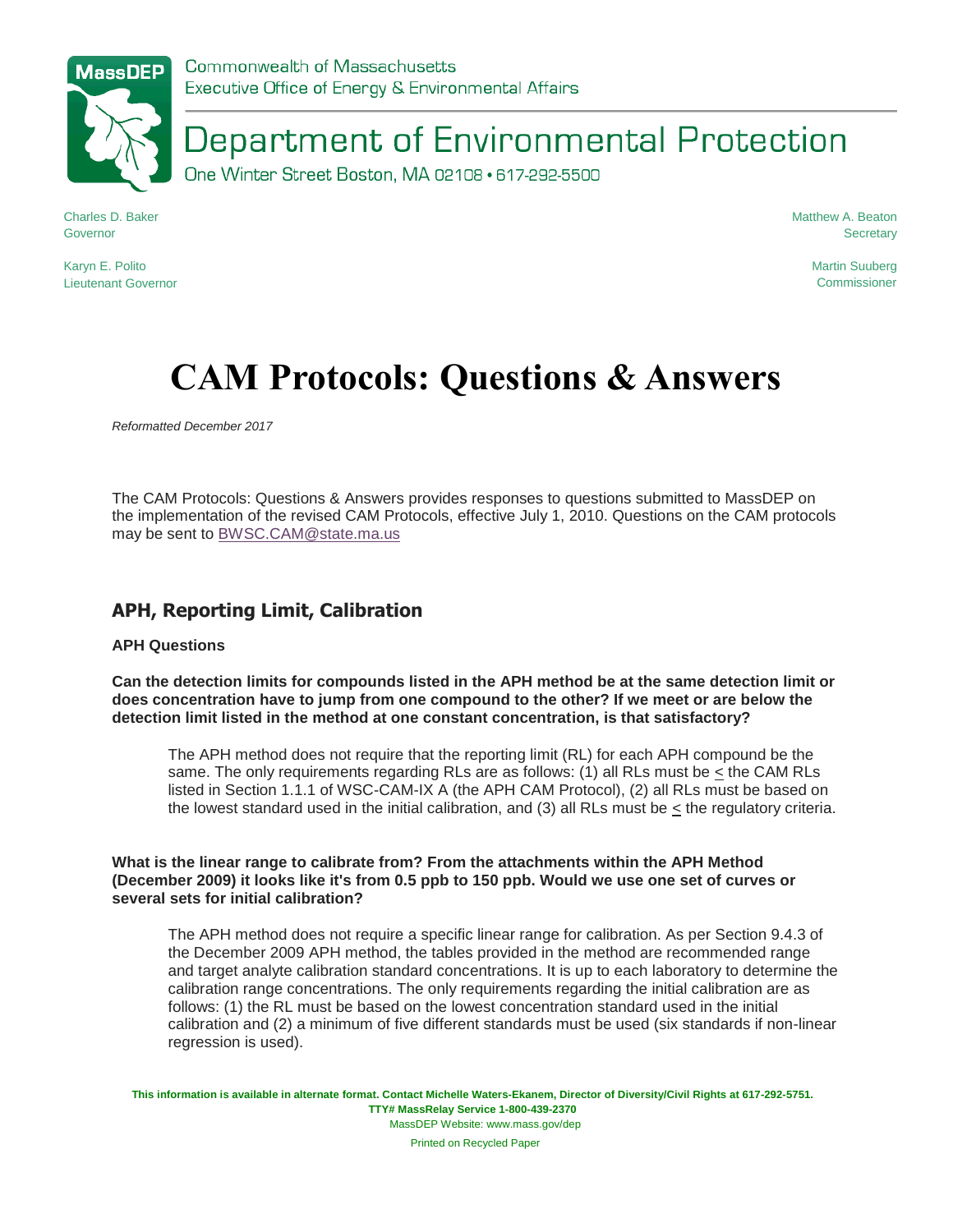**We have inquired about obtaining a standard for the APH Method. We have run into different standards being offered by different companies. One standard has all compounds at the same concentration (1ppm). The other standard varies concentration for each compound. Do you have any recommendations for the standard?**

MassDEP has no recommendations as to which standard the laboratory uses.

#### **If we follow CLP and CAT B QA/QC and reporting, will that meet the APH method requirements?**

CLP and Category B deliverables include all raw data. Reporting requirements for the APH method do not require these full deliverables. If these full deliverables were provided, this would satisfy most of the requirements for the APH method. However, there are other parameters in the APH method that are not part of the routine CLP methods that also need to be provided (i.e., media certification results, canister vacuums, fl[ow](http://www.mass.gov/eea/docs/dep/cleanup/laws/aphmcp.pdf) [con](http://www.mass.gov/eea/docs/dep/cleanup/laws/aphmcp.doc)troller RPDs). It is highly recommended that you review the CAM Protocol, [WSC-CAM-IX A](http://www.mass.gov/eea/docs/dep/cleanup/laws/aphmcp.pdf)  $\mathbb{Z}^{\mathbb{Z}}$ , for reporting requirements when using this method.

#### **APH, Significant Modification**

**If our laboratory uses an alternative analytical column for APH would we be able to answer "Yes" to Question E on the MassDEP Analytical Protocol Certification Form for Presumptive Certainty? [July 2010]**

If you are considering using an alternate column and you meet the requirements of 6.3.2 of the APH method for demonstrating equivalency, then the use of the alternate column would not be considered a significant modification and you would answer "Yes" to Question E on the MassDEP Analytical Protocol Certification Form. No additional documentation would be needed as part of the lab report. You would, however, need to keep documentation of the equivalency demonstration on file so that it could be made available upon request.

#### **Calibration, %RSD, MassDEP Analytical Protocol Certification Form**

**Regarding GC/MS Initial Calibration: The Quality Control Requirements and Performance Standards table for method 8260 states: For an initial calibration if %RSD > 20%, linear or nonlinear regression must be used. However, under the required corrective action column, it states that if =<10% of compounds exceed the criteria, recalibration is not required as long as % RSD < 40 or r > 0.98. Does this mean that for =<10% of the compounds, an average RF can be used as long as it is not > 40% and this is included in the narrative? What would the answer to Question H on the Protocol Certification Form be in that case? [July 2010]**

Ideally, if the %RSD is >20%, the lab should immediately be prompted to use linear or non-linear regression. If for some reason linear or non-linear regression cannot be performed, then the average response factor can be used as long as (1) the %RSD of the compound of interest is not greater than 40 and (2) the %RSDs do not exceed 20 and the correlation coefficients are not <0.99 for greater than 10% of the target compounds. The answer to Question H would be "No" since the %RSD of the compound of interest is outside of the acceptance criteria.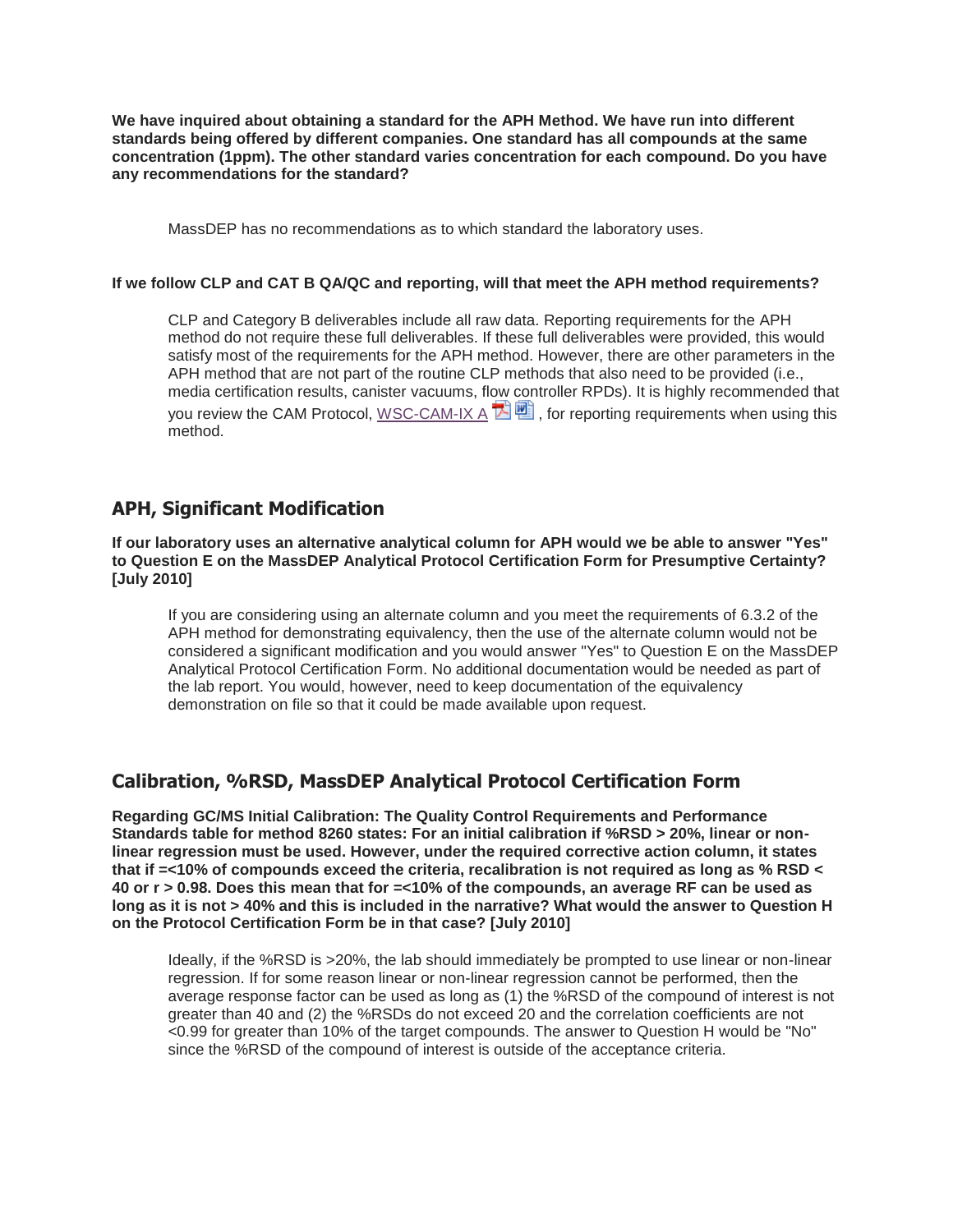#### **CAM Protocol Reference**

**In reviewing the required laboratory report information specified in Table VII A-1 (page 12) of WSC-CAM-VIIA, we noted a requirement to report a "CAM Protocol Reference" with sample results in our reports. Could you please clarify what the Department's expectations are with respect to this requirement? [July 2010]**

The CAM Protocol reference is the CAM Protocol number. For example, if doing VOCs by GC/MS under the CAM, the CAM Protocol reference would be WSC-CAM-II A.

# **Chain of Custody, MassDEP Analytical Protocol Certification Form**

**Section 2.2.1 of WSC-CAM VIIA states that the chain-of-custody (COC) "must include the following information, if applicable for the samples submitted for analysis" and provides a list of required information. If the COC does not have time of collection or preservation type listed or something else on the list is missing, is it Question A or D on the MassDEP Analytical Protocol Certification Form that would be answered "No"? [July 2010]**

The COC is part of the documentation that is required to be in the laboratory report, as shown on Table VIIA-1 of WSC-CAM-VIIA. Section 2.2.1 of WSC-CAM-VIIA states what is required to be on this COC in order to obtain Presumptive Certainty. Since Question A deals with sample integrity and Question D deals with laboratory reporting requirements, the missing information on the COC would cause Question D to be answered "No". The information that is missing on the COC must be listed in the laboratory narrative.

### **Chain of Custody, MassDEP Analytical Protocol Certification Form**

**The CAM says that a discrepancy between the COC and Sample IDs constitutes a "NO" answer to Question A on the MassDEP Analytical Protocol Certification Form (see 2.4.1.1 Clarification Examples). Often we encounter situations where a client will ask to modify a Sample ID from what was written on the COC. Should a client requested change, or an ambiguity which is resolved by client correspondence, be necessarily treated as a NO answer? [July 2010]**

If the discrepancy between the COC and sample containers is resolved or if the client asks that a sample ID be modified, the answer to Question A should be YES, but the supporting documentation must be provided in the data package.

#### **EPH, Extraction**

#### **Is the SPE extraction process allowed for the EPH method?**

The CAM Protocol for EPH allows for the use of SPE for extraction of aqueous samples for EPH.

#### **EPH, Extraction, Preservation**

**The EPH method states to preserve water samples at time of collection with acid to a pH <2 and to chill to less than 4C. The method contains an example for extraction of a water sample by separatory funnel at pH< 2. The method also states that continuous liquid-liquid extraction (CLLE) is allowed and typically this extraction method is performed at neutral pH for BN SVOC methods. Do we follow the method and make the sample's pH< 2 or should we follow typical CLLE SVOC procedures and make the sample neutral pH. [July 2010]**

According to Table 1 in each of the SW-846 extraction procedures (3510C for separatory funnel extraction and 3520C for continuous liquid-liquid extraction), the samples must be extracted at a pH <2 for SVOCs.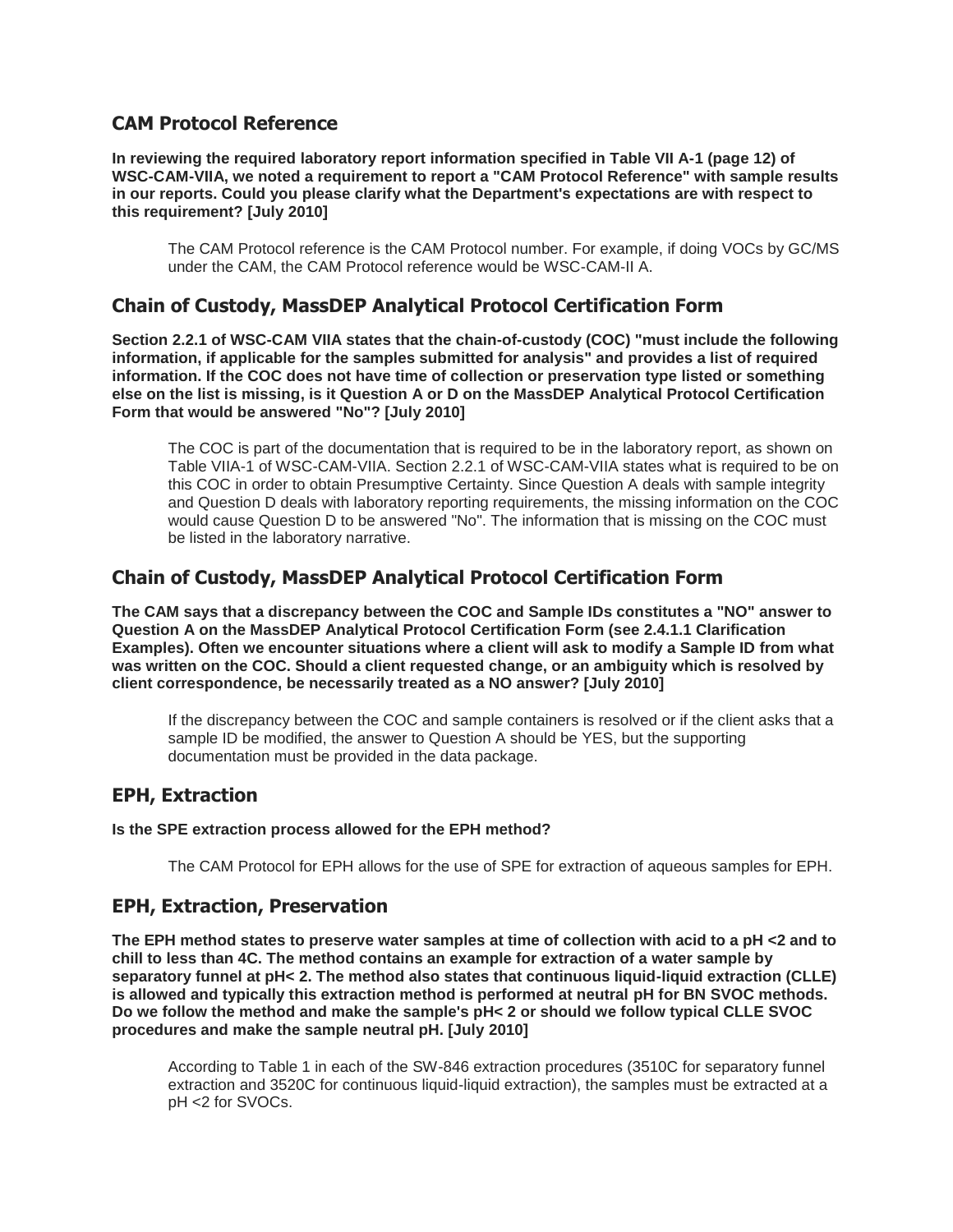### **EPH, Required Deliverable, GC/MS**

**On page 27 Table IV B-4 of WSC CAM-IV B (MASS DEP EPH), GC/MS QC Parameters is listed as a required deliverable if the GC/MS technology is employed during analysis. Is it correct to assume this indicates that the DFTPP tune report and the DDT breakdown are required deliverables? Are the GC/MS QC Deliverables defined? [July 2010]**

GC/MS QC Deliverables are defined. As listed in Table IV B-4 of the CAM Protocol for EPH, the required analytical deliverables for GC/MS QC parameters are referenced back to the CAM 8270D protocol, WSC-CAM-II B , Table II B-1. Table II B-1 shows which deliverables are required under the column called "Required Deliverable." In general, if GC/MS is used for EPH, the required deliverables by GC/MS will also be required for EPH in addition to the other EPHspecific deliverables. Therefore, the assumption that the DFTPP tune report and DDT breakdown are required deliverables is incorrect as Table II B-1 clearly states these are not required. Please note that GC/MS analysis is only allowed if fractionation of the sample extract has been performed.

# **EPH, Solvents, Significant Modification**

**Section 11.3.1.1.3 of the EPH method lists the following significant modification: The use of solvents other than those recommended in this method or approved extraction methods listed in Table 4. Would it be considered a significant modification if the lab uses the solvents recommended in the method (extraction using methylene chloride, solvent exchange in hexane, silica gel cleanup [fractionation] of hexane extract using hexane followed by methylene chloride, concentration of the final aromatic sample extract in methylene chloride), but uses methylene chloride instead of hexane in the final concentration step of the aliphatic extract? After silica gel cleanup, the aliphatic extract in hexane would undergo a solvent exchange in methylene chloride prior to concentration. The laboratory is interested in running the EPH method via GC/MS after fractionation, but is concerned about putting two different solvents on the system and potential adverse effects from the hexane on the column. [July 2010]**

The use of methylene chloride in the final concentration step of the aliphatic extract should not adversely affect the recoveries of the aliphatics since the sample was extracted and fractionated using the correct solvents. Since the modification is only affecting the final concentration step and not the actual extraction method, this is not considered a significant modification to the method.

# **EPH, VPH, Laboratory Certification**

**Our lab is currently certified in MA for 600 series and 200 series methods. Can we obtain certification for the SW-846 methods and the EPH and VPH methods? [July 2010]**

Certification for SW-846 methods and the EPH and VPH methods is not currently offered in Massachusetts. Compliance with the published CAM protocols as documented by the laboratory MassDEP Analytical Protocol Certification Form that accompanies the results promotes analytical data quality for analyses conducted on samples collected from disposal sites under the Massachusetts Contingency Plan.

#### **EPH, VPH, Method Blanks**

**Regarding EPH/VPH Method Blanks: The Required Performance Standard for Method Blanks indicate that EPH/VPH "hydrocarbon ranges must be =< 10% of the most stringent applicable MCP standard..." What MCP standard (e.g. GW-1/S-1 standard) should be used for this purpose? For example, would an aqueous EPH blank aromatic range need to be =<10% of the GW-1 standard? This would be below the CAM RL and the CAM does not allow the lab to report below the RL for GC methods. [July 2010]**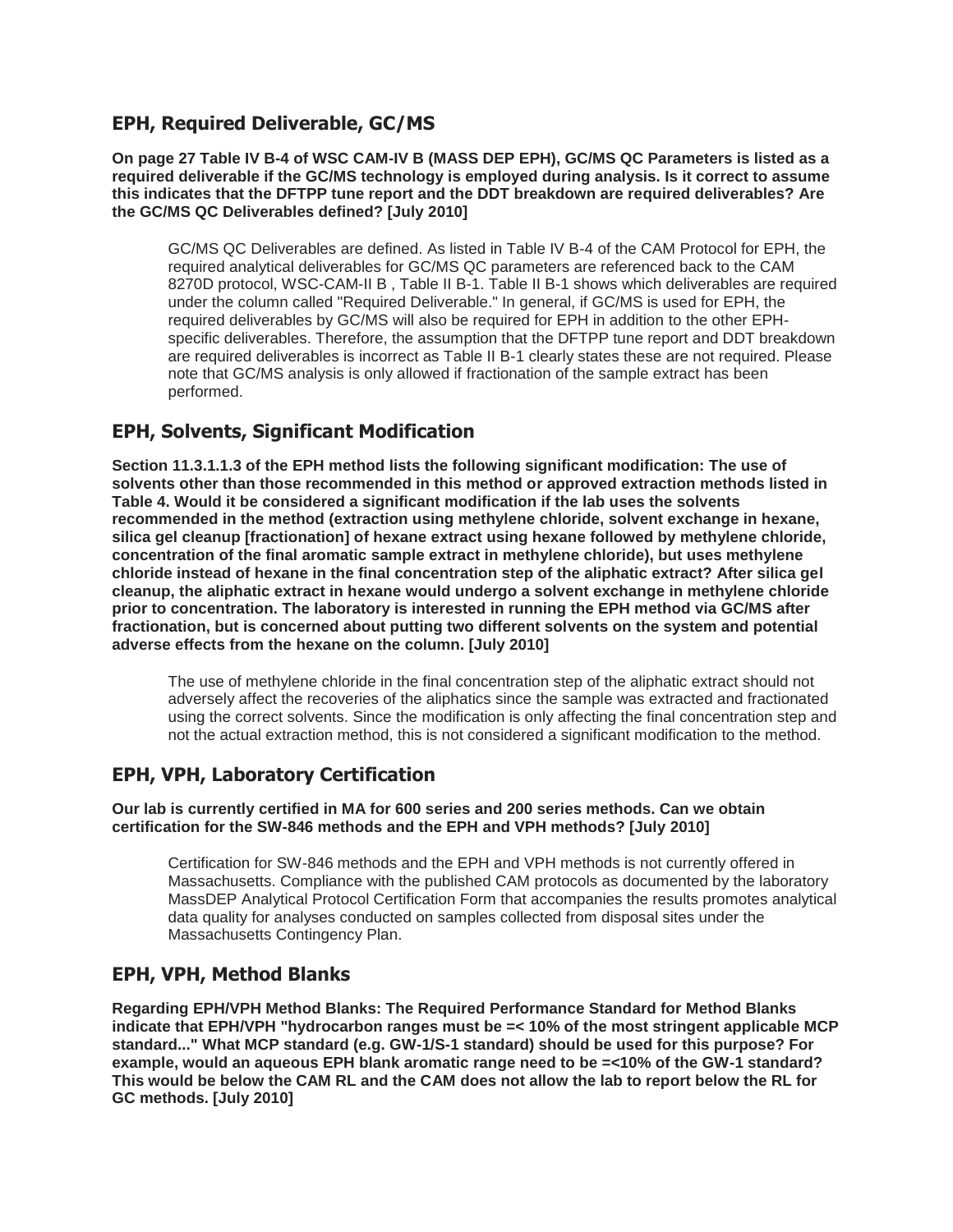As shown in the table below, the laboratory is correct in stating that 10% of the most stringent MCP standard would be below the CAM RL for select hydrocarbon ranges. The Final CAM Protocols for EPH and VPH now state that the hydrocarbon ranges must be  $\leq$  10% of the most stringent applicable MCP standard for solid samples and  $\leq$  50% of the most stringent applicable MCP standard for aqueous samples.

| <b>Hydrocarbon Range</b><br>(matrix) | <b>Most Stringent MCP</b><br><b>Standard</b> | 10% Most Stringent<br><b>MCP</b> Standard | <b>CAM RL</b>   |
|--------------------------------------|----------------------------------------------|-------------------------------------------|-----------------|
| C5-C8 Aliphatics (soil)              | $100 \frac{\text{mg}}{\text{kg}}$            | $10 \frac{\text{mg}}{\text{kg}}$          | $5-10$<br>mg/kg |
| C5-C8 Aliphatics<br>(water)          | $300 \text{ ug/L}$                           | $30 \text{ ug/L}$                         | 100-150<br>ug/L |
| C9-C12 Aliphatics (soil)             | $1000$ mg/kg                                 | $100$ mg/kg                               | $5-10$<br>mg/kg |
| C9-C12 Aliphatics<br>(water)         | 700 ug/L                                     | $70 \text{ ug/L}$                         | 100-150<br>ug/L |
| C9-C10 Aromatics (soil)              | $100 \text{ mg/kg}$                          | $10 \frac{\text{mg}}{\text{kg}}$          | $5-10$<br>mg/kg |
| C9-C10 Aromatics<br>(water)          | $200$ ug/L                                   | $20 \text{ ug/L}$                         | 100-150<br>ug/L |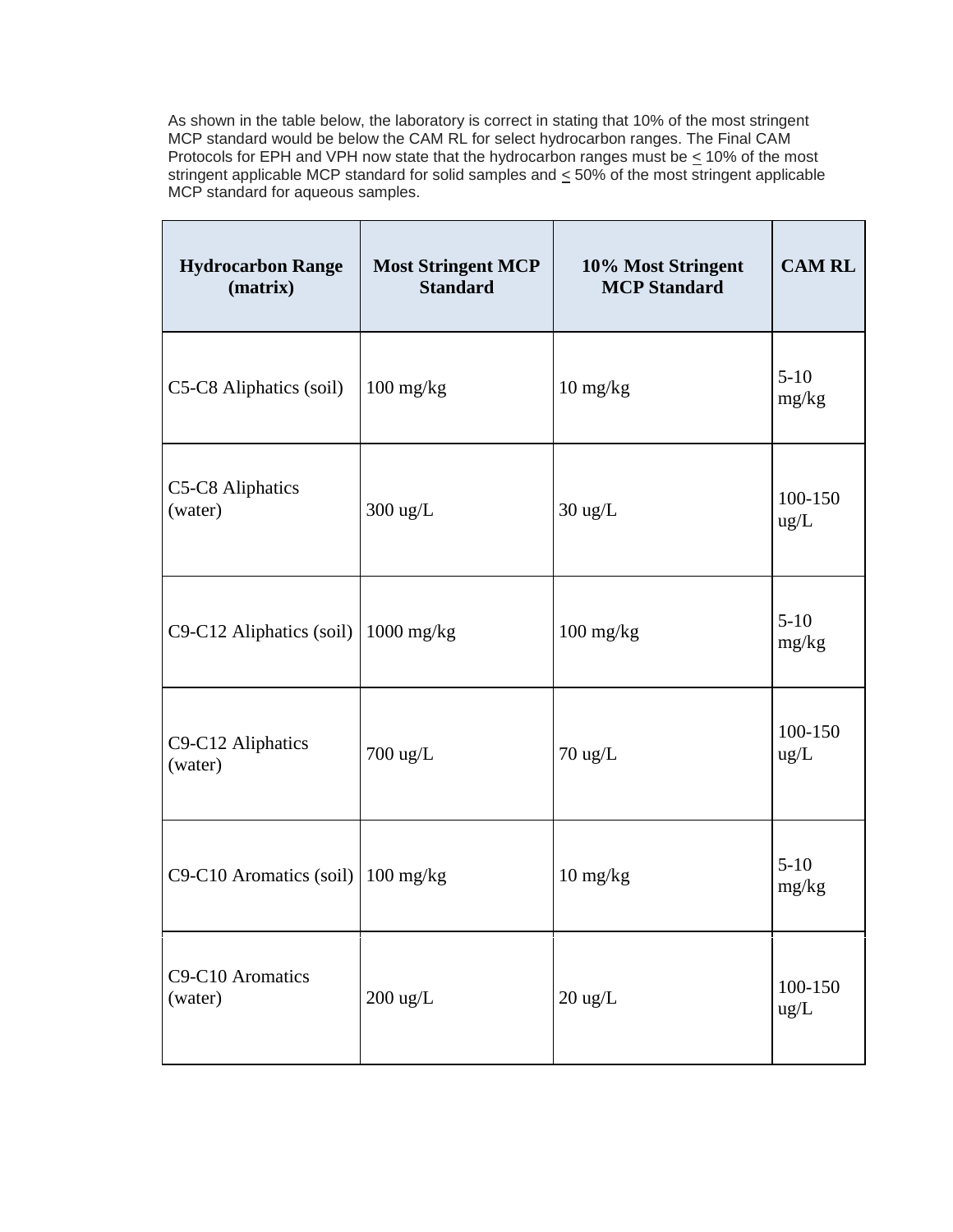| <b>Hydrocarbon Range</b><br>(matrix)        | <b>Most Stringent MCP</b><br><b>Standard</b> | 10% Most Stringent<br><b>MCP</b> Standard | <b>CAM RL</b>                    |
|---------------------------------------------|----------------------------------------------|-------------------------------------------|----------------------------------|
| C9-C18 Aliphatics (soil) $\vert$ 1000 mg/kg |                                              | $100$ mg/kg                               | $20 \frac{\text{mg}}{\text{kg}}$ |
| C9-C18 Aliphatics<br>(water)                | 700 ug/L                                     | $70$ ug/L                                 | $100 \text{ ug/L}$               |
| C19-C36 Aliphatics<br>(soil)                | 3000 mg/kg                                   | $300$ mg/kg                               | $20 \frac{\text{mg}}{\text{kg}}$ |
| C19-C36 Aliphatics<br>(water)               | 14,000 ug/L                                  | 1400 ug/L                                 | $100 \text{ ug/L}$               |
| C11-C22 Aromatics<br>(soil)                 | $1000$ mg/kg                                 | $100$ mg/kg                               | $20 \frac{\text{mg}}{\text{kg}}$ |
| C11-C22 Aromatics<br>(water)                | $200 \text{ ug/L}$                           | $20 \text{ ug/L}$                         | $100 \text{ ug/L}$               |

# **Field QC, GW-1, Drinking Water Samples**

**When analyzing for VOCs/VPH in a GW-1 area, is it necessary to have both a trip blank and a field duplicate if the well is a groundwater monitoring well and not a drinking water well? [July 2010]**

Per section 2.5 of CAM VIIA, the minimum field QC requirements in Table VII A-3 (related to field duplicates, matrix spikes, and trip blanks) required for Presumptive Certainty apply to "drinking water samples." Drinking water samples are defined as samples obtained from a public or private water supply well. This would include samples directly from a tap or from the delivery system of a private water supply prior to the tap. This requirement does not apply to all samples from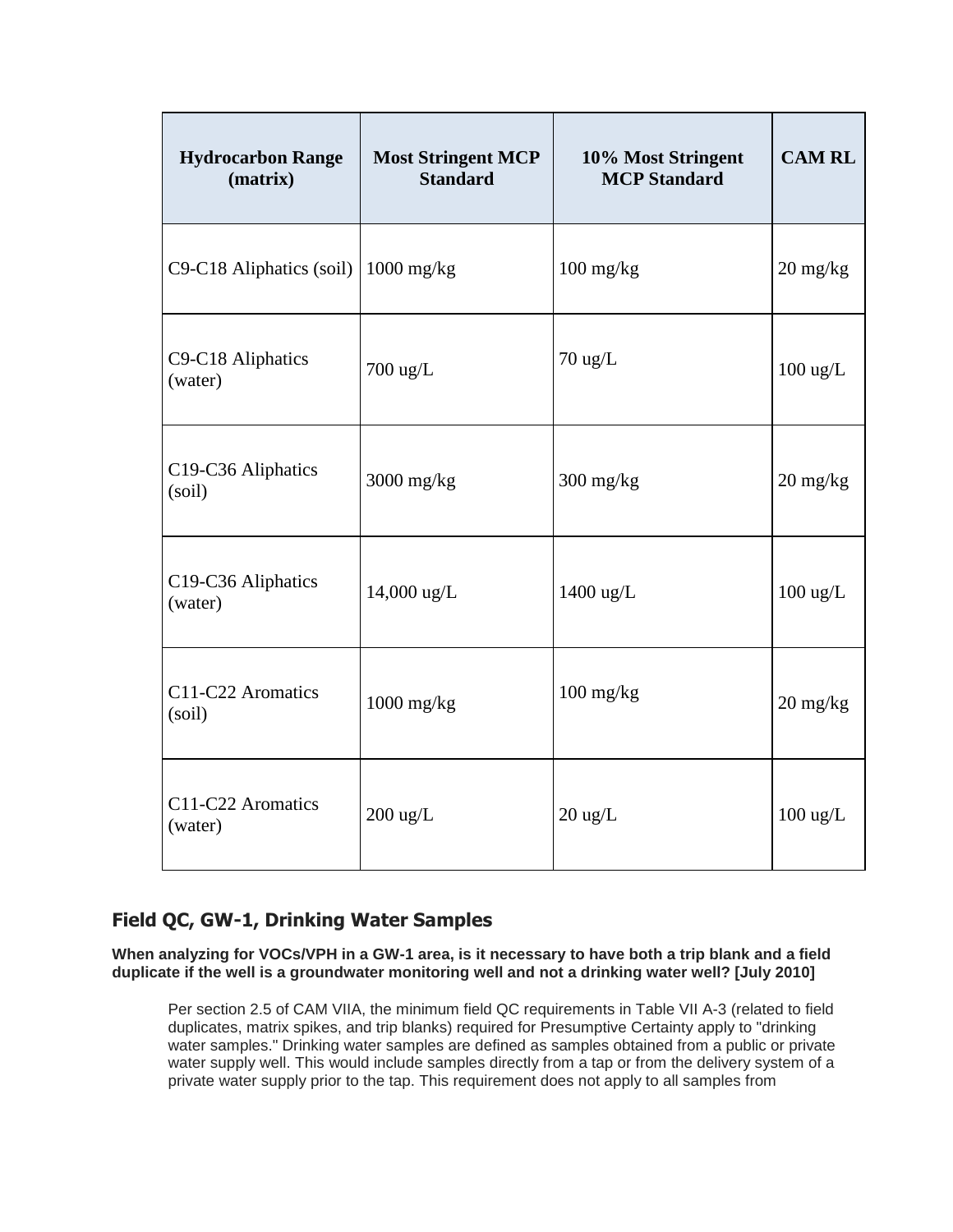monitoring wells in GW-1 areas. See section 2.5 of CAM VIIA (2.5 through 2.5.5) for guidance on drinking water samples.

#### **EPH, VPH, Second Source Standards**

**The CAM protocols for the EPH and VPH methods require the use of second source standards for the LCS and MS/MSD where the protocols for other methods only require second source standard for the ICV run directly after calibration; all other continuing calibration verification standards may be made from the same source as calibration standards. Why is there a difference for EPH and VPH? [July 2010]**

The requirement to use second source standards for the LCS and MS/MSD was retained in the EPH and VPH CAM Protocols because the associated analytical methods (MADEP-VPH-04-1.1 and MADEP-EPH-04-1.1) from May 2004 dictate these requirements. The CAM Protocols for MassDEP methods maintain consistency with the requirements listed in the corresponding analytical methods.

#### **Herbicides, Extraction**

**Does the updated CAM Protocol for herbicides allow for ultrasonic extraction, pressurized fluid extraction, and/or microwave extraction (3545/3546)? [July 2010]**

Section 1.3 of the revised CAM Protocol for 8151A does allow the use of ultrasonic extraction, as this is consistent with the extraction procedures detailed in Section 7.2 of SW-846 method 8151A. At this time, the use of pressurized fluid extraction and/or microwave extraction is not an option for the herbicide method.

### **Hexavalent Chromium, Calibration**

**Please confirm my understanding of the calibration requirements for hexavalent chromium in the CAM Protocol. In Table VI-B-1, the frequency of the calibration is either daily or when the daily calibration QC samples (LLCV, HLCV, CCV, or CCB) fail. The criteria for the LLCV are analysis daily if initial calibration was not performed on same day as sample analysis. The criteria for the HLCV are analysis daily if initial calibration did not contain high standard at linear calibration range or if initial calibration was not performed on same day as sample analysis.**

**I am interpreting the requirement, therefore, to be the following: Daily analyze LLCV, HLCV, CCV, and CCB; as long as these pass, daily calibration is not required. However, once any of the daily QCs fail, re-calibration is a must. [July 2010]**

Your interpretation is correct. To clarify, however, the daily "initial" calibration is not required if the LLCV, HLCV, CCV, and CCB are within the acceptance criteria.

# **Hexavalent Chromium, Matrix Spike**

**The method for hexavalent chromium in soil (SW846 3060A/7196A) fails to list the true value expected for the insoluble matrix spike. 1. Could you explain how we determine the true value? 2. Is the acceptance range of 75 - 125% based on statistical data each laboratory develops from inhouse % recoveries? [July 2010]**

Section 5.6 of SW-846 Method 3060A states that the insoluble matrix spike is prepared by adding 10-20 mg of lead chromate (PbCrO4) to a separate sample aliquot. The true value will be dependent upon the sample weight and final volume of the digestate. The expected recovery of the insoluble matrix spike under ideal conditions is 75-125%. The following is an example scenario of how to calculate the true value of the insoluble matrix spike: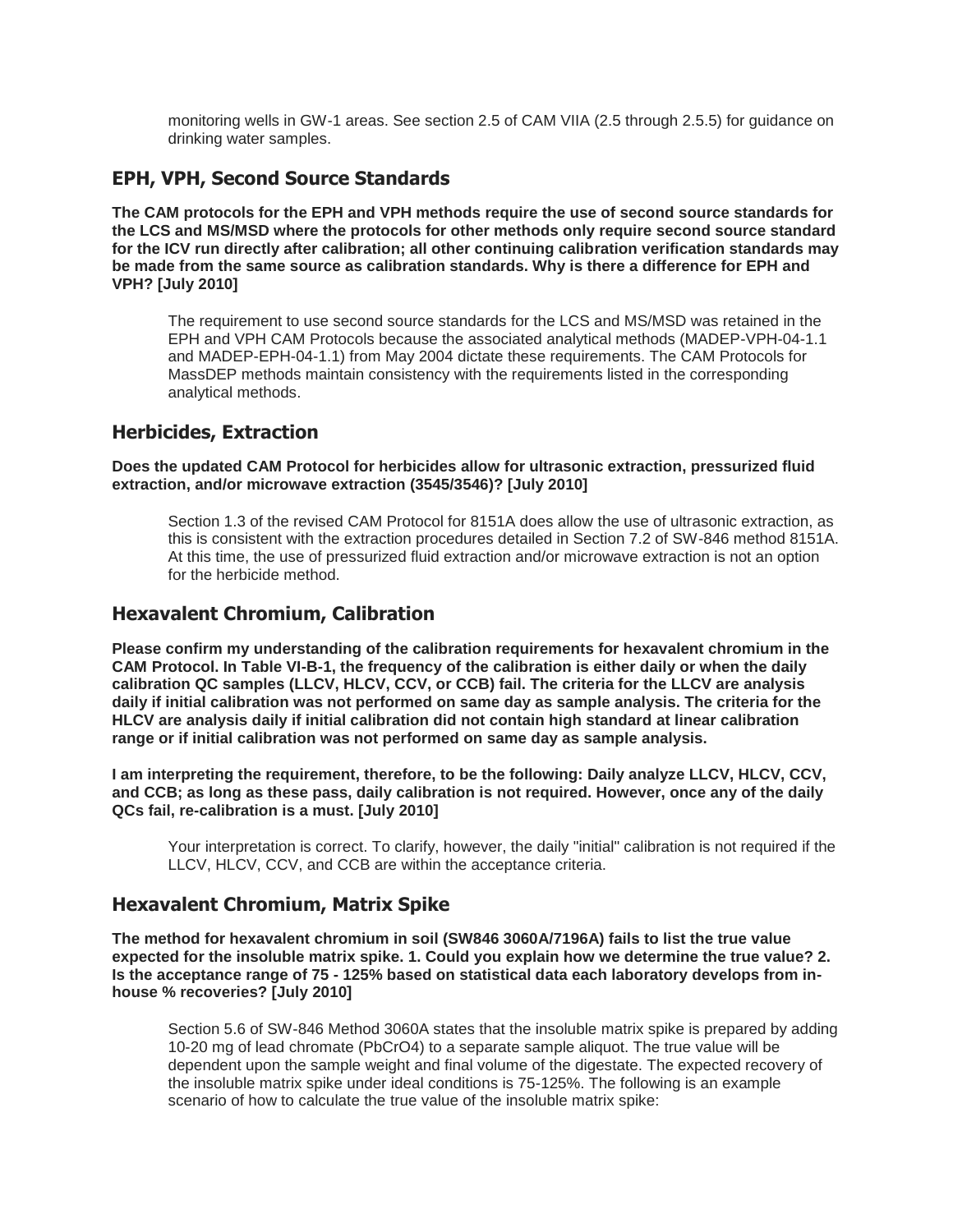1. The molecular weight of lead chromate is 323.22 g/mole. The percentage of chromium in this mixture is 16.08% (molecular weight chromium/molecular weight lead chromate = 51.996/323.22).

2. Assume a 2.5 gram sample is spiked with 15 mg of lead chromate and digested in 100 mL solution and brought up to 100 mL after digestion and pH adjustment.

3. If 15 mg of lead chromate is added to the sample, then this corresponds to 2.41 mg chromium added to the sample (amount lead chromate  $*$  % chromium = 15 mg  $*$  0.1608).

4. Therefore, 2.41 mg chromium are added to the 2.5 gram sample. The true value of the spike is then calculated by converting this to mg/kg: 2.41 mg / 2.5 g  $*$  1000 g/1 kg = 964 mg/kg.

Section 1.1.2 of the CAM Protocol states that laboratory-specific control limits must meet or exceed (demonstrate less variability than) the performance standards for each QC element listed in Table VI B-1. Laboratories are not necessarily required to develop in-house recoveries from statistical data, but are certainly encouraged to do this in order to assess analytical trends (i.e., systematic bias, etc) and improve overall method performance by preempting potential nonconformances.

### **Hexavalent Chromium, pH, ORP**

**Is the laboratory required to report pH and ORP when doing hexavalent chromium analysis of aqueous samples? [July 2010]**

The laboratory is not required to measure pH and ORP when doing hexavalent chromium analyses of aqueous samples.

#### **Key Words: Hexavalent Chromium, pH, ORP**

**With respect to the solid hexavalent chromium analysis under the revised CAM protocols, is this up to the data user to request ORP and pH measurements or is the laboratory supposed to automatically analyze for these parameters? We are seeing the request for matrix spikes resulting in low recoveries, especially for the insoluble matrix spikes. We are having to perform pH and ORP to determine if a reducing condition exists. [July 2010]**

The analyses of pH and ORP for solid matrices are required when performing the hexavalent chromium analyses; these results will be needed when the data user is performing a data usability assessment. Importantly, these analyses need to be conducted within 24 hours of sampling. Ultimately, it is the responsibility of the data user to ensure that all proper steps were completed, including this action, if needed. That being said, given the 24 hour holding period, it may be advisable for laboratory personnel to be proactive with clients in alerting them to this requirement, whenever plans are being made to test solid samples for hexavalent chromium, or total chromium, if testing for hexavalent chromium is contingent upon total chromium results.

The evaluation of the pH and ORP results can also be used to eliminate the need for corrective action with low matrix spike recoveries. However, the use of this evaluation assumes that the pH and ORP analyses were performed (within 24 hours) and not after observing low matrix spike recoveries, which could be as long as 30 days after the sample was collected. Therefore, the pH and ORP analyses must not be performed to determine if a reducing condition exists after observing low matrix spike recoveries. It may be in the laboratory's best interest to always perform these analyses in order to eliminate more complex corrective actions for low matrix spike recoveries.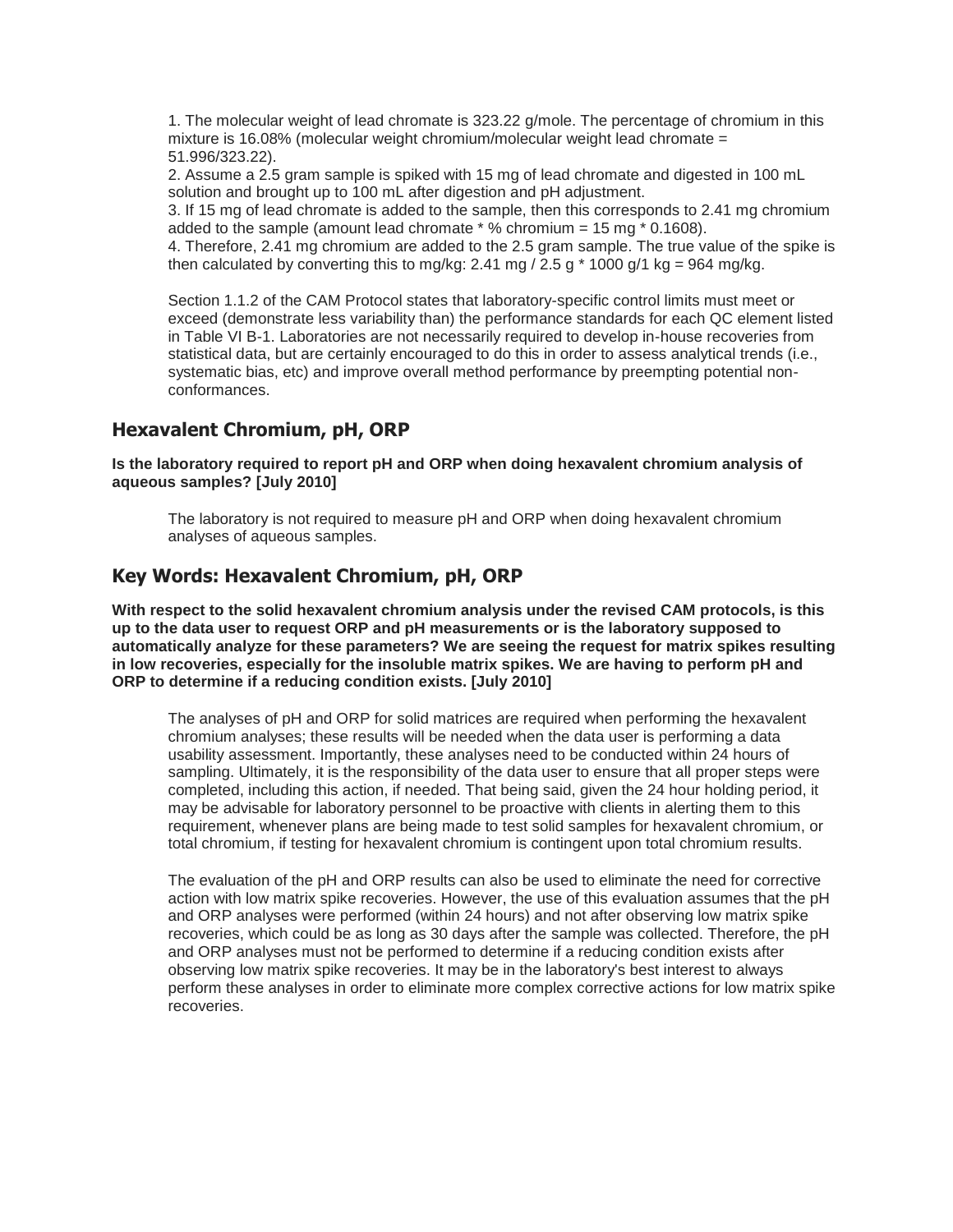#### **Hexavalent Chromium, pH, ORP, Holding Time**

**The holding time for pH and ORP is very short. Is it acceptable to do the pH and ORP measurements in the field or, if done in the lab after 24 hours, allow narration of this issue without losing Presumptive Certainty? [July 2010]**

The SW-846 method requirements for pH state that the sample must be analyzed as soon as possible. Therefore, the 24-hour holding time for pH and ORP has always been required in the CAM Protocol for hexavalent chromium. You do have the option to perform the pH and ORP measurements in the field if holding times will be an issue. If the pH and ORP analyses are performed outside of the 24-hour holding time, respond "No" to Question A. Please note that although there would be no Presumptive Certainty if the holding time was exceeded for pH and ORP, this does not mean that the data are unusable.

### **Hexavalent Chromium, ORP**

**The CrVI method in the CAM cites the ORP method as ASTM Method D1498-93, but the current method for ORP is D1498-98. Are either acceptable? [July 2010]**

The current ASTM method for ORP is D1498-08. Either version of the ASTM method is acceptable to use. The hexavalent chromium CAM Protocol has been updated with the most current method for ORP.

### **Hexavalent Chromium, Sample Container**

#### **Is there a requirement to collect soil/sediment samples for hexavalent chromium without headspace? [July 2010]**

There is no requirement for samples to be collected without headspace. The requirement is that the aliquot of soil/sediment for hexavalent chromium analysis come from an unopened container. If there is only one jar submitted, the aliquot for hexavalent chromium analysis must be removed from the jar before the other parameters. Many times, data users wait for the results of total chromium before deciding whether or not to prepare the samples for hexavalent chromium. Therefore, the requirement for an unopened container was added to the CAM protocol to ensure that the original sample is undisturbed and not compromised in any manner prior to removing an aliquot for hexavalent chromium.

#### **Hexavalent Chromium, Sample Container, MassDEP Analytical Protocol Certification Form**

We are trying to educate our clients on the need for a separate jar for hexavalent chromium. I'm not sure if we should be evaluating Question B for this requirement.

Example: CrVI is requested by a client yet no separate jar is provided and many other parameters were also requested. Should we evaluate their sample container submittal and answer this question accordingly? Obviously if we answered "No", we would narrate. If this doesn't fall under the Presumptive Certainty questions, could we simply narrate that the aliquot taken for CrVI digestion was not from a separate jar? [July 2010]

The issue of a separate jar for the hexavalent chromium analysis would affect Question A on the MassDEP Analytical Protocol Certification Form. As stated in Table VII A-2 of WSC-CAM-VII A regarding Question A, If soil/sediment samples for hexavalent chromium are collected in the same jar as other analytical parameters and the digestion of hexavalent chromium is not conducted prior to other parameters, respond "No."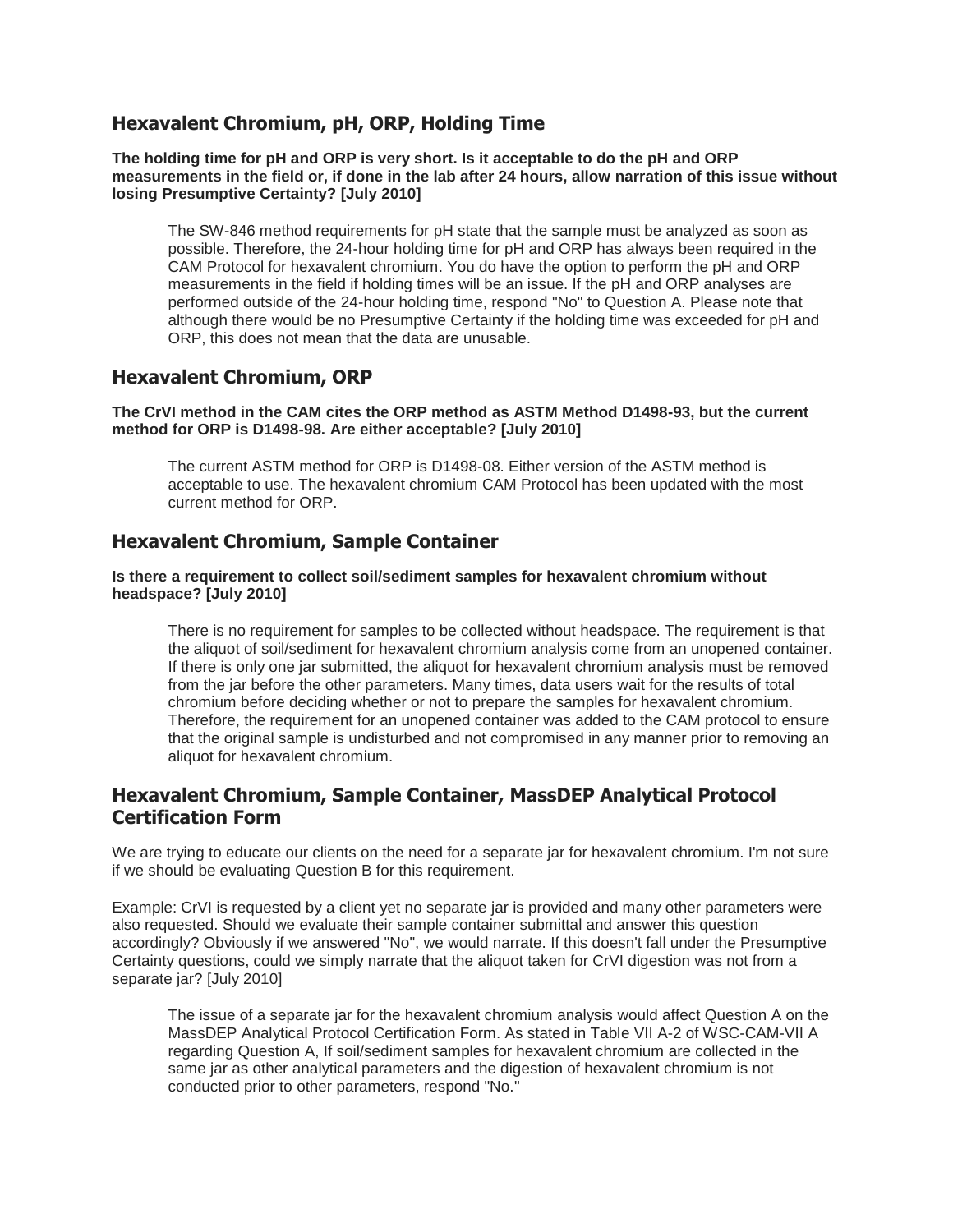#### **Interference, Dilution**

#### **With obvious interference present and surrogate recovery <10%, can the laboratory go directly to dilution without re-analyzing the sample undiluted? [July 2010]**

The CAM Protocols state that reanalysis of a sample with obvious interference and surrogate nonconformances is not required as long as the surrogate recoveries are >10%. The CAM Protocols do not require that the sample be analyzed undiluted when obvious interference is present and surrogate recoveries are <10%; in this instance reanalysis only on dilution is required. This requirement is included in the Performance Standard table under Required Corrective Action.

### **MCP Analytical Services Request Form**

#### **Is use of the "MCP Analytical Services Request Form" required? Where may I find the most current form? [July 2010]**

Use of the [MCP Analytical Services Request Form](http://www.mass.gov/eea/docs/dep/cleanup/laws/prescert.pdf)  $\mathbb{Z}[\mathbb{Z}]$  is optional. The intent of the form is to provide a mechanism for the data users to communicate all requirements to the laboratory regarding their samples. The form provides information to the laboratory that will ensure the samples are properly analyzed as it specifies required reporting limits, the presence of drinking water samples, and the required analyte list. It also provides reminders to the data user to ensure the proper number of QC samples are collected, samples are put on ice, properly preserved, etc.

### **MassDEP Analytical Protocol Certification Form, Reporting Limit**

**Question G on the MassDEP Analytical Protocol Certification Form reads "Were the reporting limits at or below all CAM reporting limits specified in the selected CAM protocols?" If there is an RL exception that has already been noted for a particular analysis (e.g., Chlordane for 8081), how should the laboratory answer this question - "Yes" or "No"? [July 2010]**

If there is a CAM RL exception defined in the CAM Protocol and the laboratory's reporting limit agrees with the expected reporting limit for this exception as defined in the CAM Protocol, then the answer to Question G is YES.

# **MassDEP Analytical Protocol Certification Form, Reporting Limit**

**With respect to CAM Reporting Limits: Is a complete list of CAM RLs for each CAM method / analyte available to answer Question G on the Analytical Protocol Certification Form? Some CAM protocols list a range for the CAM reporting levels, but not specific values. In some cases the highest reporting level in the RL range is below the GW-1/S-1 standard. [July 2010]**

The reporting limits for each analyte must fall within the CAM RL range provided in the CAM Protocol. In some instances, reporting limit ranges were provided instead of specific values, due to slight variability amongst laboratories. The reporting limits are not determined solely on MCP Method 1 standards as MCP assessment endpoints are not limited to the Method 1 standards (i.e., other considerations such as the assessment of background may be relevant).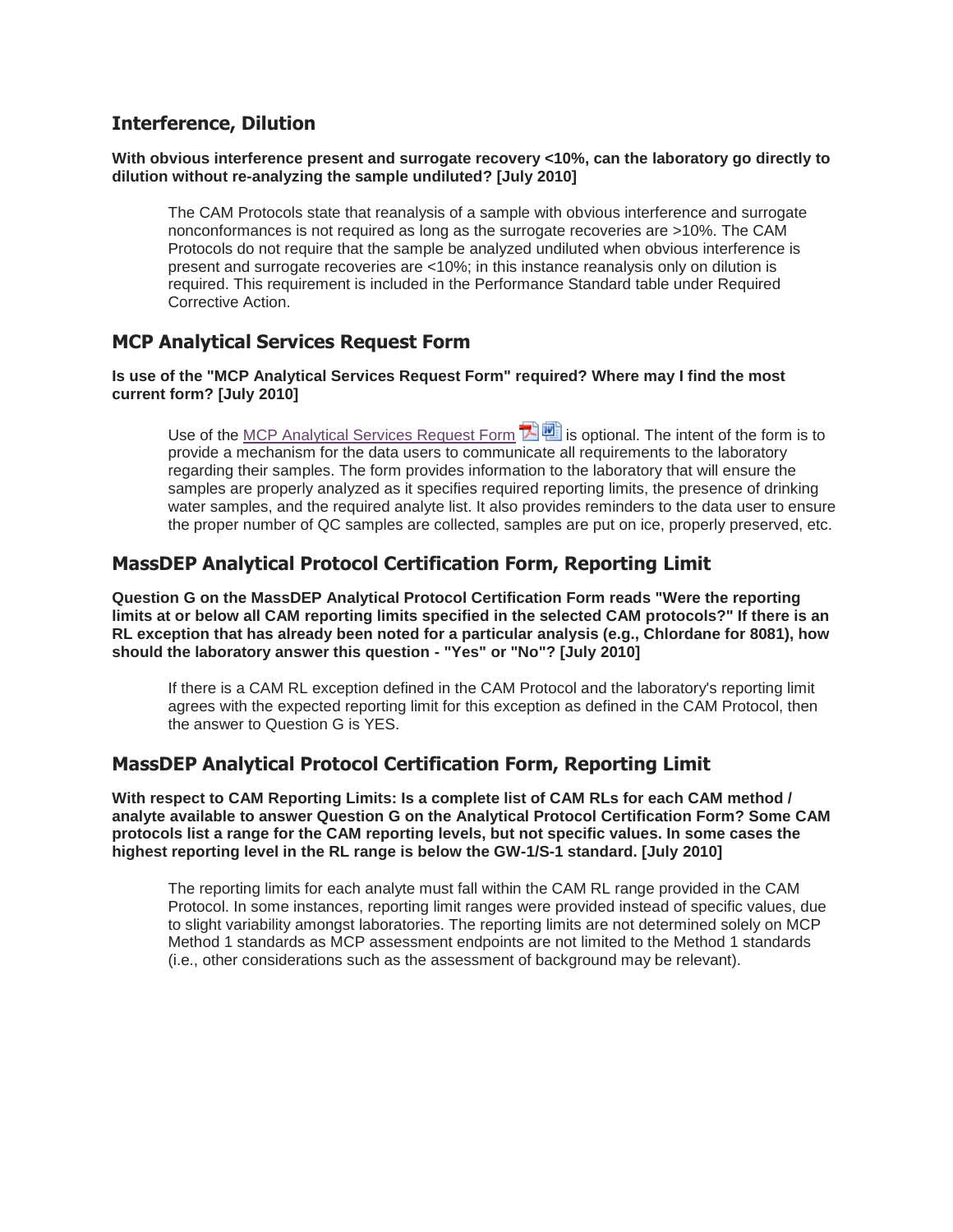#### **PAC, Holding Time**

**I have a question regarding the holding time for Physiologically Available Cyanide (PACN) method. The holding time requirements for Aqueous and Soil samples states: 14 days to distillation; analyze distillates within 24 hours of distillation.**

**Does the 24 hour analysis time line start once the distillation process is completed OR at the start time of the preparation / distillation of the samples? [July 2010]**

Analysis should be performed within 24 hours of the time the distillation process is completed.

### **PAHs, Tailing Factor Evaluation**

**If we are only analyzing samples for PAHs, does the benzidine and pentachlorophenol tailing factor criteria have to be met and/or reported? [July 2010]**

The evaluation of the pentachlorophenol tailing factor is performed when analyzing for the acid fraction only. Therefore, this does not need to be performed when analyzing for PAHs only. In order to check the effect of the inlet and column inertness on the base-neutral fraction, this must be performed for benzidine when analyzing for PAHs only. This is clarified in the Performance Standard Table of the CAM 8270 (IIB) Protocol.

### **PCBs, Extraction, TSCA**

**If a party is working on a site potentially contaminated by PCBs, are there any special steps that should be taken to help ensure that subsequent data will be usable under the MCP as well as TSCA, if needed? [July 2010]**

If soil and/or sediment samples are analyzed for PCBs at a site, and it is anticipated that such data may be submitted to EPA as part of a TSCA review process, it would be advisable to check with appropriate personnel at EPA Region I, with respect to allowable extraction techniques. In the past, EPA Region I has required the use of the Soxhlet extraction method (SW-846 3540C or SW-846 3541), one of several extraction methods allowed under the CAM Protocol for PCBs (WSC-CAM-VA).

#### **Preservation, Freezing, Soil**

**Preservation of soils by freezing is allowed to extend holding time up to 1 year, excluding VOCs, perchlorate, cyanide, and hexavalent chromium. What about pH and ORP? [July 2010]**

The process of freezing and thawing the samples can change the reducing/oxidizing qualities of the original sample. Therefore, freezing soil/sediment samples to extend the holding time for pH and ORP is not allowed.

#### **Preservation, pH, MassDEP Analytical Protocol Certification Form**

**If we received VOA vials that indicate that they are acid preserved, but the pH>2, is there a question on the MassDEP Analytical Protocol Certification Form that should be answered "No"? [July 2010]**

Question A deals with the condition of samples upon receipt at the laboratory and should be answered "No" if the pH is outside of the method acceptance criteria. Question A reads as follows: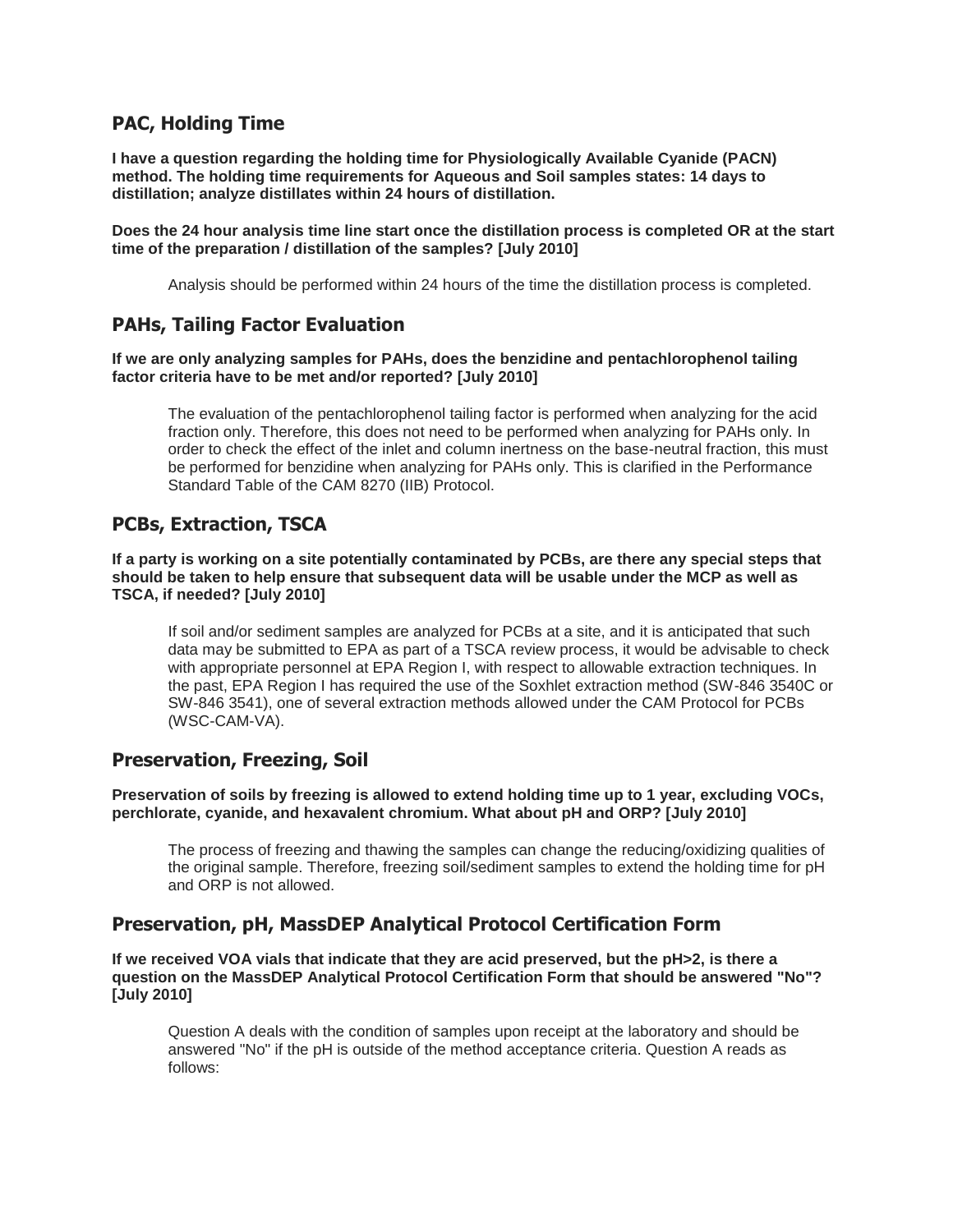*"Were all samples received in a condition consistent with those described on the Chain-of-Custody, properly preserved (including temperature) in the field or laboratory, and prepared/analyzed within method holding times?"*

Please note that in addition to providing a "No" response, an explanation in the laboratory narrative is also required.

### **Reporting Limit**

**Why is the cyanide CAM RL been set at 0.005 - 0.010 mg/L when the lowest regulatory Limit for Cyanide under 310 CMR 40.0000 is 0.030mg/L (GW-3 standard)? [July 2010]**

The reporting limit is not based strictly on the lowest MCP standard. MCP analyses also include the evaluation of other conditions, such as background concentrations. The reporting limit reflects the lowest reasonable detection level that can be consistently achieved by labs with a reasonable level of effort and diligence. Some laboratories are consistently able to report down to 0.005 mg/L and this also demonstrates the ability of the protocol to achieve the EPA National Recommended Water Quality Criteria, Freshwater CCC of 0.0054 mg/L if surface water is being evaluated.

### **Response Factors, Coelution**

**In the 8260 CAM Table II A-1, the rejection criteria for non-detected results is listed as RF <0.05. Appendix IV of the REDUA Policy (MCP Representativeness Evaluations and Data Usability Assessments Policy #WSC-07-350) states that for RRF[JD1] <0.05 (with no technical justification for RRF being lower), non-detected results for affected compounds are rejected. Would coelution be a "technical justification"? Also, in the National Functional Guidelines, there is a Table 15 for VOCs exhibiting poor response (22 analytes) for which the minimum RRFs must be > 0.010 and 1,4-dioxane which must be > 0.0050 (all others at 0.050) and these values are used to reject nondetects. [July 2010]**

A generalized statement as to whether coelution would be a "technical justification" for a low response factor cannot be made. Typically, coelution should not affect the response of the target compounds analyzed via GC/MS as different ions can be used for identifying and quantifying the compounds in question that may be coeluting. The coelution should therefore not adversely affect the results if different ions are used for quantitation.

The reference to the response factors listed in the National Functional Guidelines in the comment is correct. However, rejection criteria in the CAM Protocols as well as Appendix IV of the REDUA guidance are based on EPA Region I data validation guidelines and not the National Functional guidelines. Please refer to the References provided in Appendix IV of REDUA. Also, the National Functional guidelines cited above were based off of the most recent Contract Laboratory Program (CLP) Statement of Work (SOW) SOM01.2 which is significantly different from the SW-846 methods on which the CAM protocols are based. The EPA Region I data validation guidelines are based on the older CLP SOW OLM03.2 which is more comparable to the SW-846 method requirements.

# **Significant Figures**

**Could you explain the basis for the CAM protocol's approach to reporting data in terms of "significant figures"? Did you consider using EPA's Contract Lap Program (CLP) approach? [July 2010]**

During development of the significant figure guidance in the CAM Protocols, consideration was given to using CLP approaches. The issues with the CLP approaches are that no one approach is applicable for all methods (see summary table below), and they depend on the units used to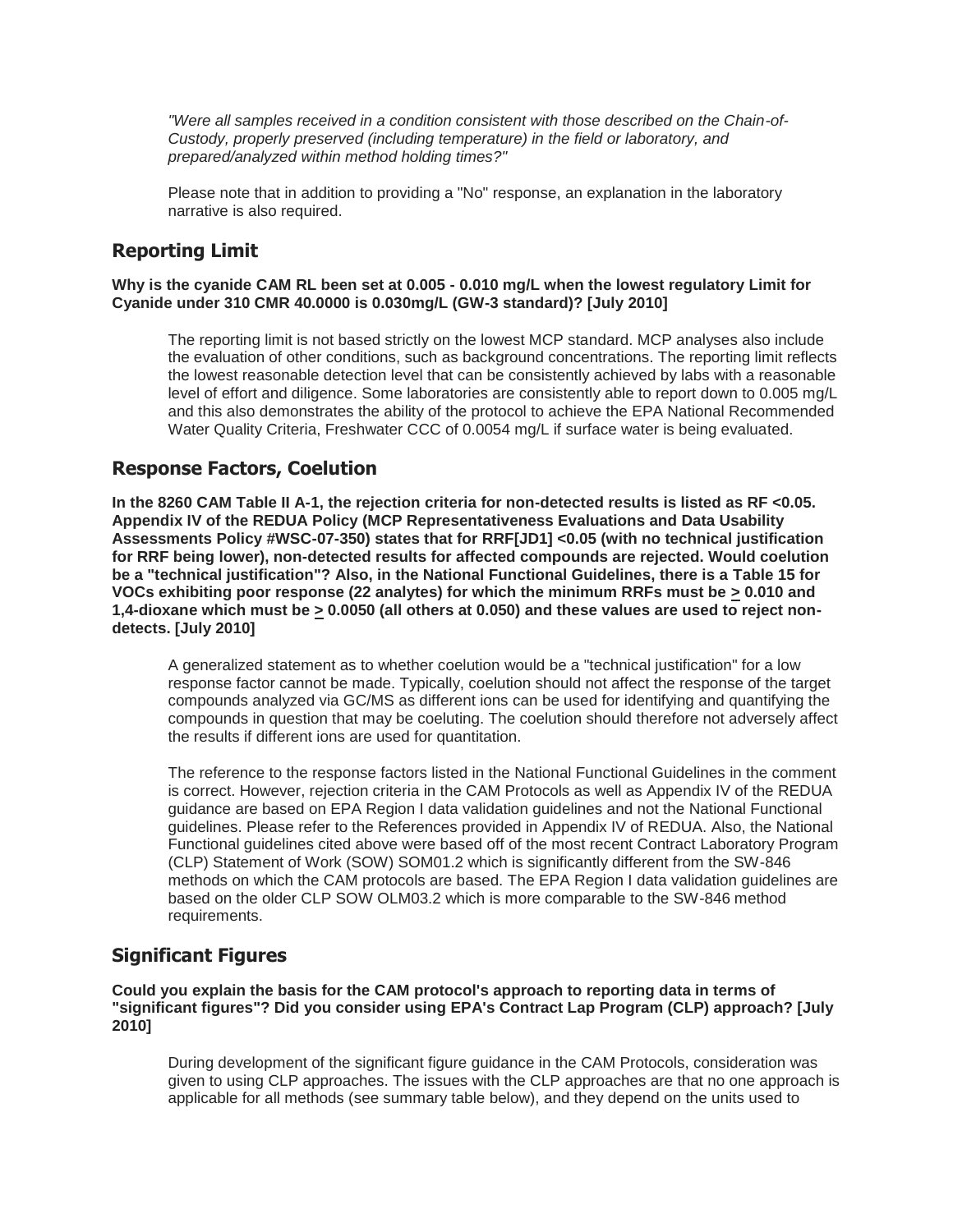report the results. Many laboratories report solid results in units of mg/kg while others use ug/kg; therefore, a general approach for values <10 would not work in all scenarios. As stated in the footer of the performance standard table in each CAM protocol, the suggested number of significant figures to report does not have a mathematical basis: Reporting protocol for "significant figures" is a policy decision included for standardization and consistency for reporting of results and is not a definition of "significant" in the scientific or mathematical sense.

| <b>CLP</b> Method                            | <b>Required # Significant Figures</b>                        |
|----------------------------------------------|--------------------------------------------------------------|
| OLM04.3 (older organic                       | 2 significant figures for values $\geq$ 10 and 1 significant |
| methods)                                     | figure for values $<$ 10                                     |
| OLC03.2 (older low-level organic<br>methods) | 2 significant figures for all values                         |
| SOM01.2 (new organic methods)                | 2 significant figures for all values                         |
| ILM05.2 (older inorganic                     | 3 significant figures for values $\geq$ 10 and 2 significant |
| methods)                                     | figures for values $<$ 20                                    |
| ISM01.2 (new inorganic                       | 3 significant figures for values $>10$ and 2 significant     |
| methods)                                     | figures for values <20                                       |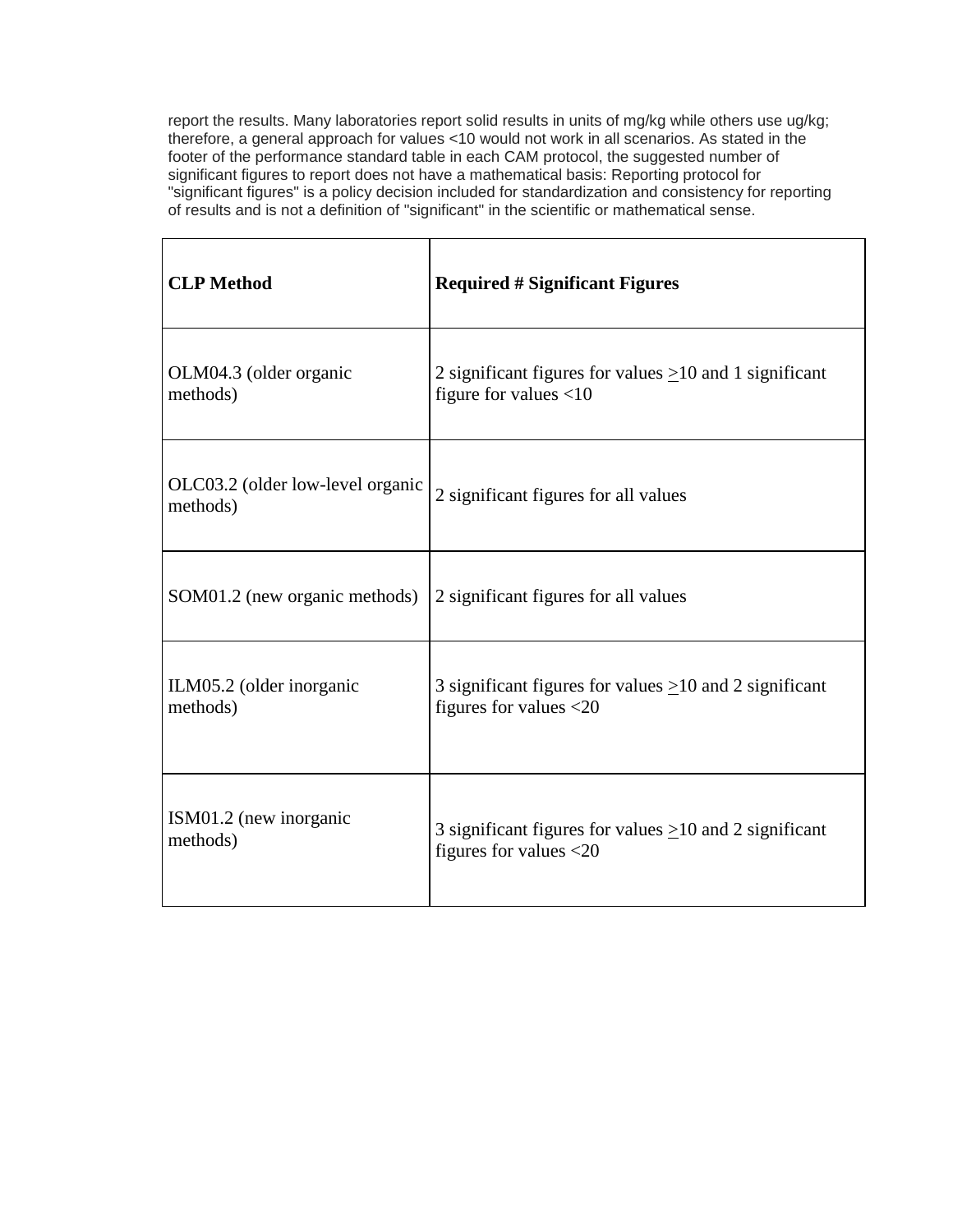#### **Standard Reference Material, Soil, Metals**

**The three NIST soil Standard Reference Materials (SRMs) do not contain all 14 MCP metals, but a sediment SRM does. Can the sediment SRM be used for soil batches? Neither the soil nor sediment SRMs has certified concentrations for all 14 MCP metals. Some of the concentrations are listed as either** *Reference Values or Information Values***. How should the laboratory handle those metals without certified values in the SRMs and how does the MassDEP Analytical Protocol Certification Form get answered? [July 2010]**

There are soil reference materials on the market that contain all 14 MCP metals that can be used and provide 95% confidence limits for each metal, as specified in the performance standard tables for the CAM Protocols for metals.

### **Standard Reference Material, Cyanide, Hexavalent Chromium, Metals**

**I have the following questions concerning the requirements for analyzing a Standard Reference Material (SRM) for each batch of analyses for Metals, Hexavalent Chromium and Total Cyanide in soil:**

- **1. What are the requirements of an SRM?**
- **2. Does the SRM have to be NIST 'Traceable'?**
- **3. What are the accreditation requirements for the provider of the SRM? and**
- **4. On the certificate of analyses, what is the required set of information? [July 2010]**

1. The standard reference material (SRM) for the metals, hexavalent chromium and total cyanide CAM protocols must be a soil or sediment matrix that contains the analytes of interest at known concentrations and with 95% confidence limits.

2. The SRM does not have to be NIST 'Traceable'.

3. There are currently no accreditation requirements for the provided of the SRM.

4. The required set of information on the certificate of analyses is the true concentration of the analyte of interest and the control limits (95% confidence limits).

#### **SVOCs, SW-846 References, MassDEP Analytical Protocol Certification Form**

**Based on the statement below from WSC-CAM-IIB, is it still acceptable to use 8270C CAM and meet Presumptive Certainty as long as the narrative/report states that 8270C was employed?**

*"The QC requirements and performance standards specified in Table II B-1 together with the analytical procedures described in EPA SW-846 Method 8270D, Semivolatile Organic Compounds by Gas Chromatography/Mass Spectrometry (GC/MS), constitute the WSC-CAM-II B protocol. All protocols included in the CAM are considered "methods" published by the MassDEP pursuant to the provisions of 310 CMR 40.0017(2). Use of EPA SW-846 8270D is a "Presumptive Certainty" requirement of WSC-CAM-II B. However, it should be noted that if the laboratory utilizes the analytical procedures in SW-846 Method 8270C instead of 8270D, it is acceptable to answer "YES" to Question B on the MassDEP Analytical Protocol Certification Form since there are no analytical procedural differences between 8270C and 8270D."* **[July 2010]**

Yes, the text cited from WSC-CAM-IIB is stating that requirements of Presumptive Certainty will be met if the laboratory utilizes SW-846 method 8270C instead of 8270D. However, all requirements in the Performance Standard table (Table IIB-1) must be included in the analysis, regardless of which SW-846 method version is used. The version of the method utilized by the laboratory must be documented in the data package.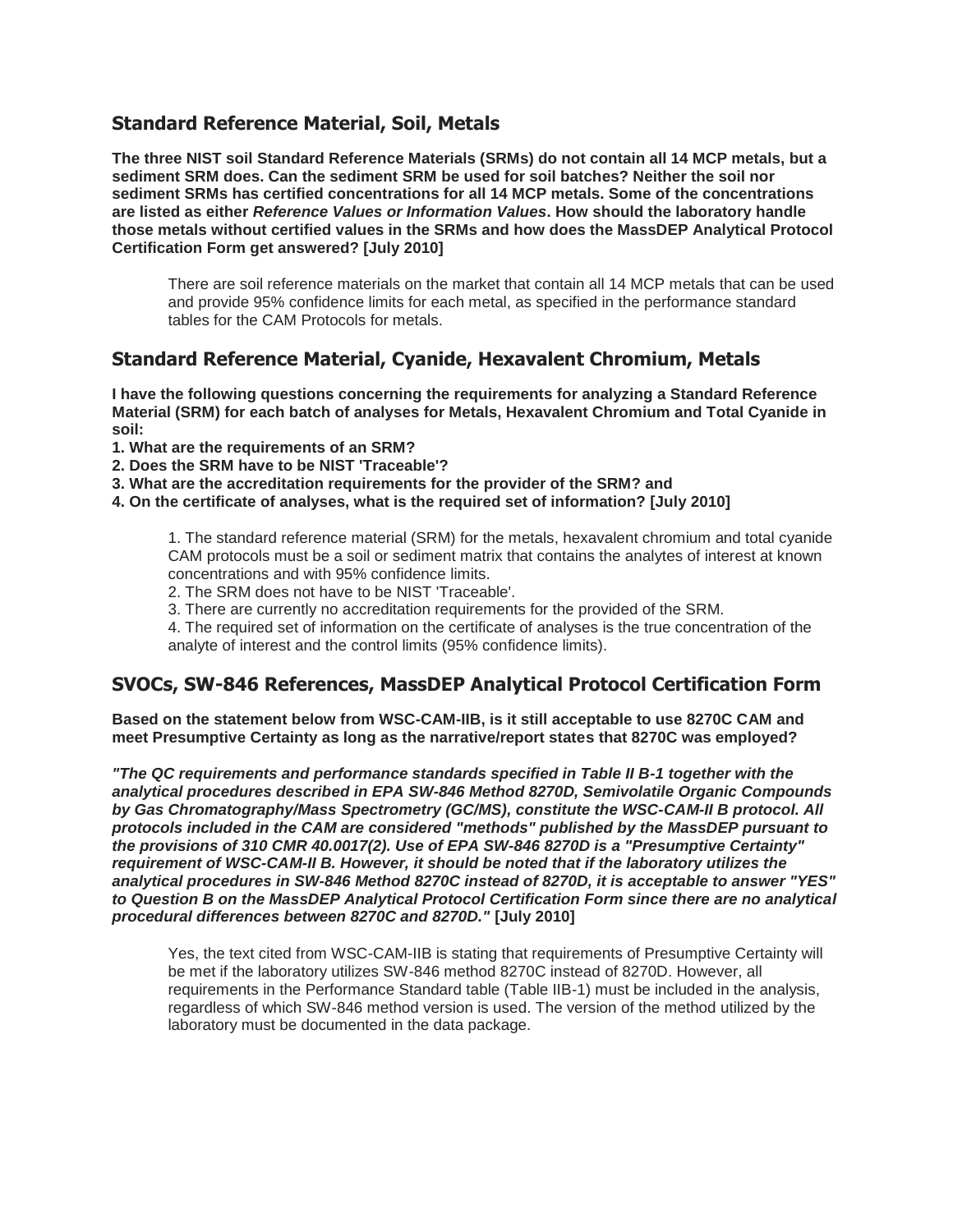#### **SW-846 References**

**I see most of the updated methods are referring to the SW846 Rev IV updates. But if you open CAM method 8260, it references 8260B pretty much throughout the document and only twice refers to 8260C (ICAL, CCs). Was this planned or did someone not do a word search on the document and replace 8260B with 8260C? [July 2010]**

The SW-846 method references within WSC-CAM-IIA (8260-VOCs) were planned. All CAM protocols were based on the most recently promulgated versions of the method. SW-846 8260B is the current method on the SW-846 web site while SW-846 8260C is still listed under the "New Methods" section on this web site. However, MassDEP identified certain requirements in nonpromulgated versions that would be beneficial for the CAM protocols. In the case of the 8260 protocol, the response factor requirements from SW-846 8260C were included. As with all CAM protocols, all requirements in the Performance Standard table (Table IIA-1) must be included in the analysis, regardless of which SW-846 method version is used.

# **TO-15, Reporting Limit**

**Is it meant to be an option for clients to ask for TO-15/SIM on the full MA list (39 compounds)? I am being asked for this by a client. This is a pretty long list to do by SIM. [July 2010]**

CAM Reporting Limits (RLs) via the use of SIM were provided in the CAM Protocol to provide data users an option when full scan RLs would not be able to achieve the project objectives. The intention of including the SIM RLs was not so data users would request the full list (39 compounds) to be analyzed by SIM. Section 1.1.1 of the CAM Protocol states that RLs lower than the full scan RLs for target analytes may be required to satisfy project requirements. The requirement is that the RL (based on the concentration of the lowest calibration standard) for each contaminant of concern must be less than or equal to the MCP standards or criteria that the contaminant concentrations are being compared to (e.g., MassDEP Indoor Air Threshold Values, background, etc.). Meeting MCP standards or criteria may require the use of SIM. It would be preferable for your client to tell you the project objectives and together you can determine whether full scan or SIM analysis for each target analyte will be required to achieve these objectives.

# **VOCs Continuing Calibration, LCS**

**The Volatile Organics Continuing Calibration criteria do not contain a Required Performance Standard/Corrective Action that pertains to Difficult Analytes. "%D must be <20 for each target analyte" "If <20% of compounds exceed criteria, recalibration is not required as long as %D <40."**

**The CCAL may also be used the LCS, which does have a wider acceptance criteria for difficult analytes and therefore at times may exceed the 40%D criteria. What should the CCAL criteria be for Difficult Analytes, less than 60%D? This would correspond to the 40-160% recovery allowance for Difficult Analytes within the LCS. [July 2010**]

As you stated, there is a discrepancy in the VOC CAM Protocol WSC-CAM-II A regarding the evaluation of the continuing calibration and LCS. Since the LCS can also be used as the continuing calibration check for this protocol, the continuing calibration check should also contain an allowance for "difficult analytes." Therefore, the corrective action of the WSC-CAM-II A protocol for the continuing calibration should state that if <20% of compounds exceed the percent difference criteria, recalibration is not required as long as %D <40 (or <60 for "difficult analytes"). MassDEP has revised WSC-CAM-II A protocol accordingly to address this discrepancy.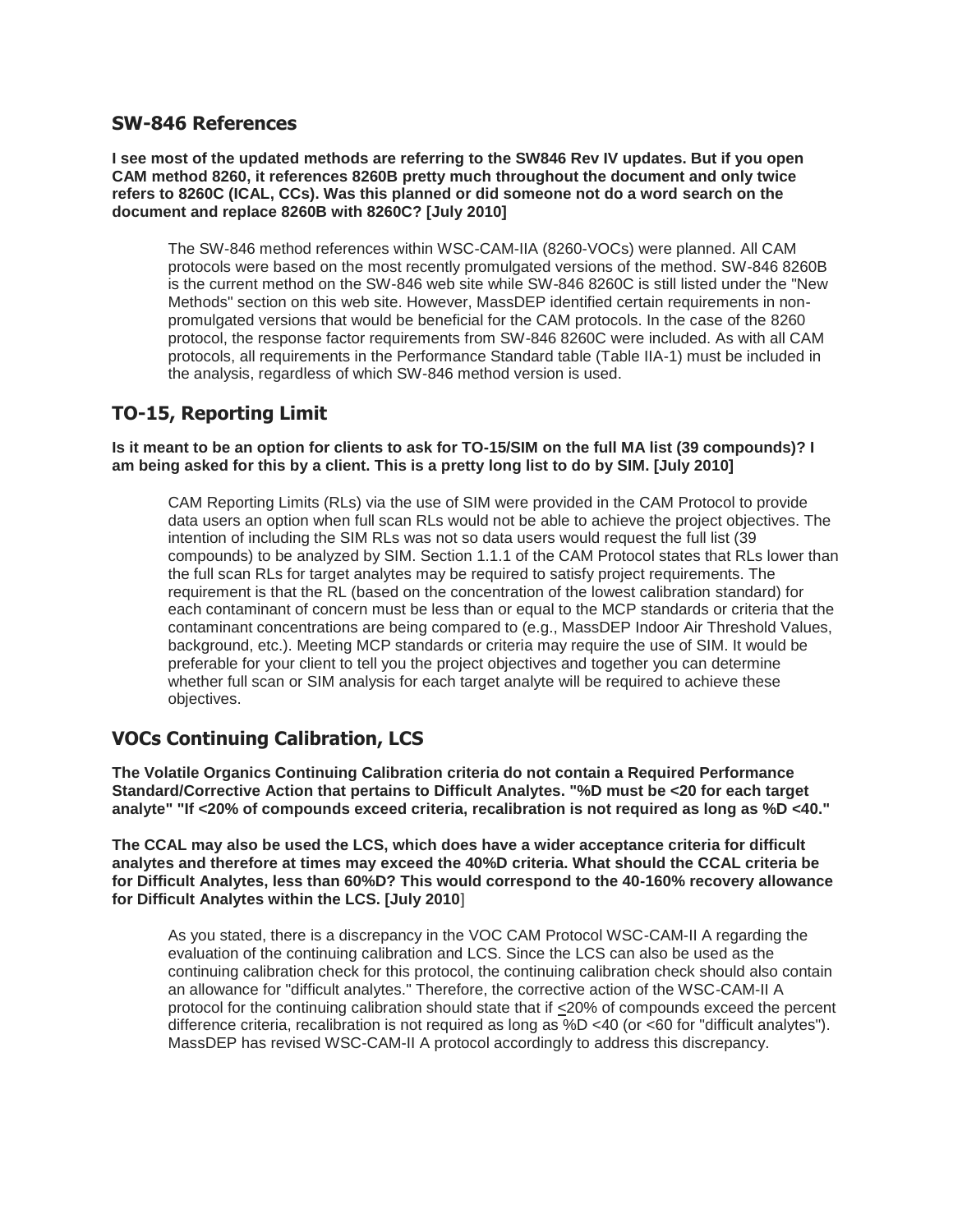#### **VOCs, Continuing Calibration, Narration**

**It is denoted within the Volatile Organics Continuing Calibration Performance standard that all CCAL exceedences >20%D are required to be narrated. If the CCAL is considered to be within the overall method allowances, should this be required? There is concern this may lead to confusion for the average end data user when making their Data Usability Assessment. In addition, the details will be provided in the form of narration, as the CCAL is not a required deliverable. [July 2010]**

If the percent difference of any compound exceeds 20, there is a requirement in the CAM Protocol to narrate the exceedance even if within the overall method allowance (<20% of target analytes exceeding criteria). It is important for the data user to be aware of these exceedances as the affected compound could be a contaminant of concern at their site; this could potentially affect the accuracy of the affected compound result, even if most of the other compounds were within criteria. MassDEP feels the additional information adds value to the data usability assessment.

#### **VOCs, Preservation, Soil**

**For analysis of soil by WSC-CAM-II A (8260B),is preservation of low-level soil samples with Sodium Bisulfate still an acceptable preservation option?**

**My reading of the sample collection table from the protocol is that Sodium Bisulfate is still acceptable, as footnote 2 references a list of acceptable techniques in EPA Method 5035A. [July 2010]**

Appendix II A-1 does infer that a variety of options are available for preservation of soil samples, as indicated by footnote #2 in the table. However, Section 1.3 of the WSC-CAM-II A (8260B) protocol does state the following: *"The use of sodium bisulfate as the low-level preservation method for solid samples with high organic matter or humic material content has been known to result in the formation of acetone and MEK at potentially significant concentrations in samples. Sodium bisulfate preservation must never be used when these conditions are either present or suspected. It should be noted that freezing (< -7OC), and not sodium bisulfate addition, is the preferred low-level preservation method for solid samples (see Appendix II A-1)."*

Therefore, as stated on the cover page of Appendix II A-1, the selection of preservation for samples analyzed for VOCs should be based on the data quality objectives of the sampling program. The technique preferred by MassDEP will be acceptable in almost all cases while other techniques such as the use of sodium bisulfate or EnCore samplers may only be applicable with certain soil types.

# **VPH, Calculating Range CFs**

**How does one calculate a Range CF in the VPH method? Which components are used? [July 2010]**

#### CALCULATION OF RANGE CES

Calculate the range CFs using ONLY the relevant components/peaks. When calculating range CFs for the Aliphatic Hydrocarbons, integrate the ALIPHATIC PEAKS (only) valley-to-valley, and they divide the COLLECTIVE AREA of these ALIPHATIC PEAKS by the collective mass purged of these ALIPHATIC PEAKS (only). When calculating the range CF for C9-C10 AROMATICS, integrate the AROMATIC PEAK (1,2,4-TMB) valley-to-valley, and they divide the AREA of this peak by the mass purged. This is what MassDEP meant to be implied in the following procedures outlined in Section 11.1 of the VPH Method: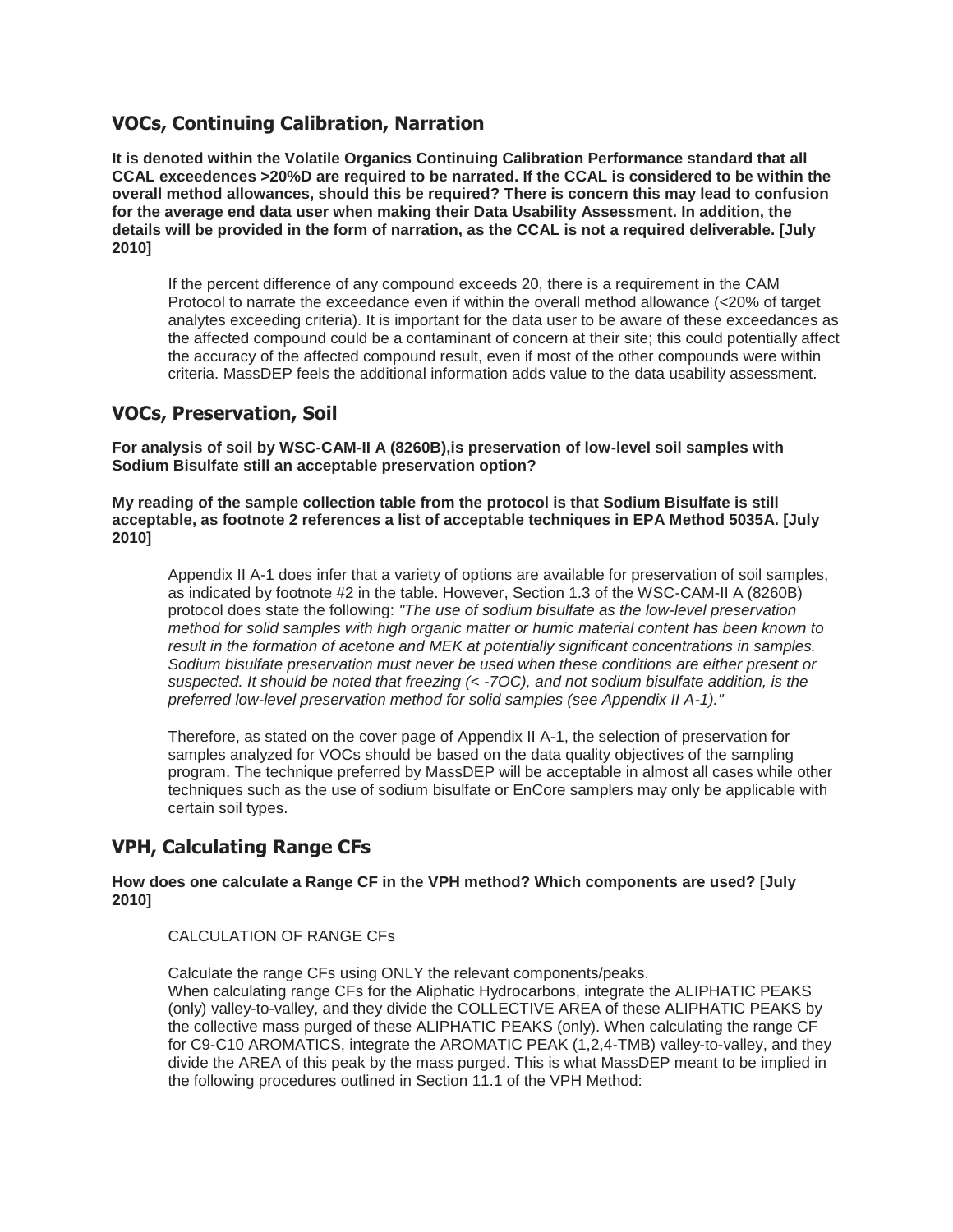*11.1.3 Using the FID chromatogram, calculate an average collective CF for the total concentration of the C5 - C8 Aliphatic Hydrocarbons. Tabulate the collective peak area response of the 3 components (n-pentane, 2-methylpentane, 2,2,4-trimethylpentane) against the collective concentration injected.*

*11.1.4 Using the FID chromatogram, calculate an average collective CF for the total concentration of C9 - C12 Aliphatic Hydrocarbons. Tabulate the collective peak area response of the 2 components (n-decane and n-butylcyclohexane) against the collective concentration injected. Alternatively, the CF for C9 - C12 Aliphatic Hydrocarbons can be calculated using the collective area response of 3 components (n-nonane, n-decane and n-butylcyclohexane).*

*11.1.5 Using the PID chromatogram, calculate an average collective CF for the total concentration of C9 - C10 Aromatic Hydrocarbons. This value is the value for 1,2,4 trimethylbenzene, the only aromatic standard within this range.*

### **VPH, LCS**

#### **How do I analyze the LCS in the VPH method? [July 2010]**

Analyze the LCS like a calibration standard using valley-to-valley integration of the individual peaks. The percent recoveries are evaluated using the individual peak/analyte.

Do NOT do collective "from baseline" integration of multiple peaks. If the collective from-baseline approach is taken, you will encounter problems dealing with the aromatic compounds that elute in the FID aliphatic ranges aliphatic compounds that elute in the PID C9-C10 Aromatic range, as well as noise in the baseline.

The recommended individual valley-to-valley approach is what most labs are doing in New England. This approach was what was intended, as indicated in Section 10.4.2.3 of the VPH Method, where mention is made of the potential low recovery of a single analyte in the C9-C12 Aliphatic range:

*"10.4.2.3 Laboratory Control Sample - A Laboratory Control Sample is prepared by fortifying a 5 mL reagent water blank with 4 uL of the matrix spiking solution (for water samples), or by fortifying 25 mL of methanol with 1.0 mL of the matrix spiking solution (for soil/sediment samples). The spike recovery must be between 70% and 130%. Lower recoveries of n-nonane are permissible (if included in the calibration of the C9-C12 aliphatic range). If the recovery of nnonane is <30%, note the nonconformance in the narrative."*

#### **VPH, pH, Narration**

**If our laboratory received VPH vials that do not meet the pH less than 2 requirement, then we should answer no to Question A. As for the explanation in the case narrative, do you need more than "The pH of the sample vials for sample \_\_\_\_\_\_ were greater than 2, which is above the method requirement of <2". [July 2010]**

This is an appropriate narration if you also specify the actual pH.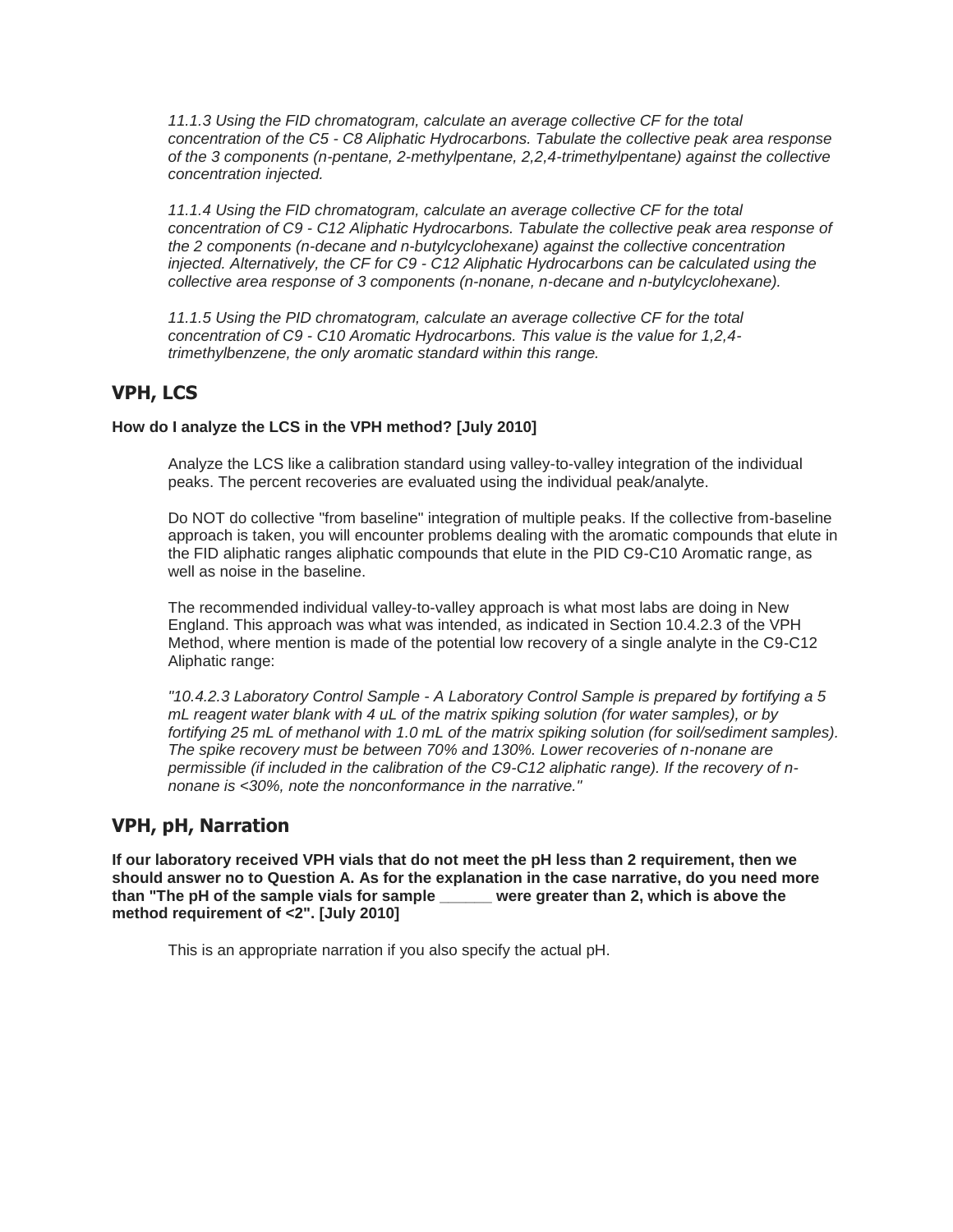#### **VPH, Significant Modification**

**I am looking for some clarification regarding how the MassDEP views the determination of VPH ranges and targets by mass spectrometry. I realize this is considered a "significant modification" and cannot support presumptive certainty, but what exactly does that mean for an LSP? If a sample is analyzed for VPH by mass spectrometry, the laboratory would check "No" for Question D and narrate the non-conformance in the case narrative.**

**1) How does this affect the data from an LSP's usability standpoint and does this differ based on cleanup process analyses versus site closure analyses?**

**2) Is MassDEP considering accepting mass spectrometry as an acceptable modification? 3) Why does the MassDEP accept/specify mass spectrometry analysis of ranges for air methods (APH) and not soil/water (VPH)? [July 2010]**

(1) The MCP specifies cleanup standards and/or requirements for ranges of aliphatic and aromatic hydrocarbon fractions, as those ranges are defined in 310 CMR 40.0006. For example:

C5 through C8 Aliphatic Hydrocarbons means the cumulative concentration of all aliphatic hydrocarbon compounds with boiling points greater than 36°C and less than 150°C, as measured by chromatographic methods approved by the Department or equivalent procedures, excluding the individual compounds listed at 310 CMR 40.0974(2).

An LSP is free to make a case that a method (e.g., GC/MS) provides data consistent with this definition. This is also addressed in the VPH method, Section 1.12, with respect to a laboratory's obligation to support the validity of procedures and methods purported to quantify "Volatile Petroleum Hydrocarbons", as that term is defined in Section 3.0 of the MassDEP VPH method:

*"Laboratories who make such modifications, and or develop and utilize alternative approaches and methods, are further required to demonstrate:*

*That such modifications or methodologies adequately quantify the petroleum hydrocarbon target ranges, as defined in Sections 3.4 through 3.6 of this document, ensuring that any methodological uncertainties or biases are addressed in a manner that ensures protective (i.e., conservative) results and data (e.g., over, not under-quantification of the more toxic ranges);*

*That such modifications and/or methodologies employ and document initial and continuing Quality Assurance/ Quality Control procedures consistent with similar approaches detailed in the MADEP Compendium of Analytical Methods; and*

*That such methods and procedures are fully documented in a detailed Standard Operating Procedure."*

The ability to use any scientifically defensible and relevant analytical method during any phase of an MCP process is allowable, as specified in 310 CMR 40.0017. However, the burden is on the LSP to demonstrate the validity of a procedure and application to the site assessment issue under evaluation. For example, one issue that would exist in a GC/MS VPH technique is the selection of quantitation ions for the collective quantification of C9-C10 Aromatic Hydrocarbons.

(2) MassDEP is considering the use of GC/MS for the analysis of VPH. This methodology is currently not finalized, but will be investigated over the course of the next year.

(3) The types and levels of hydrocarbons within an air matrix are limited by volatility constraints. An aqueous and solid matrix is more complex. However, as stated above, the use of GC/MS for VPH will be explored and validated in the future.